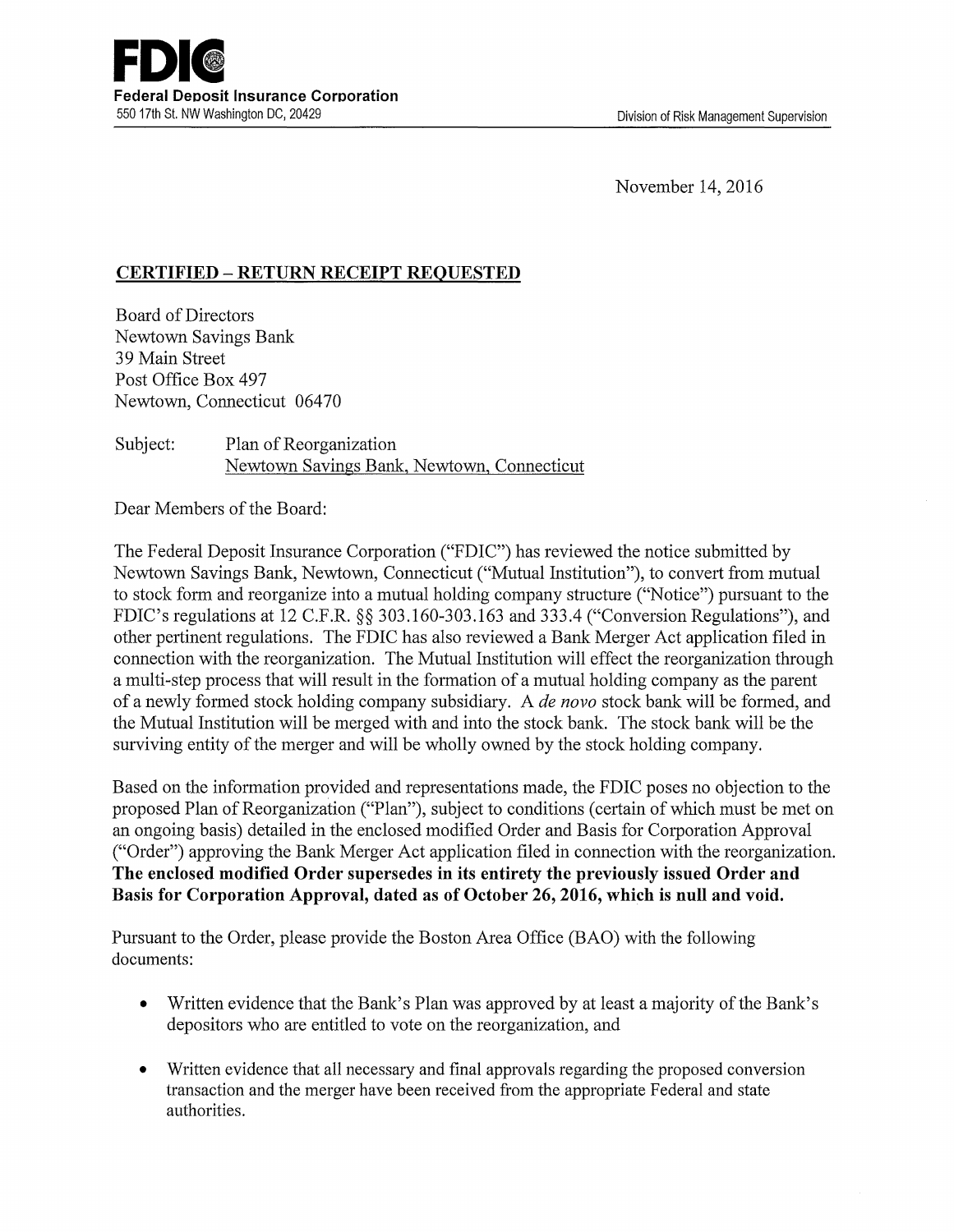Additionally, please notify the BAO in writing when the proposed transaction has been consummated. Should you have any questions, please contact Case Manager Mark A. Routhier at (781) 794-5560.

If an extension of the time limit in the Order is required, a letter requesting a specific extension of the limitation, and the reasons for the extension, should be submitted to Regional Director John F. Vogel, New York Regional Office, Federal Deposit Insurance Corporation, 350 Fifth Avenue, Suite 1200, New York, New York 10118.

Sincerely,

## /s/

James C. Watkins Sehior Deputy Director

Enclosure: Order and Basis for Corporation Approval

cc : Kent M. Krudys, Esq. Luse Gorman, PC 5335 Wisconsin Avenue, N.W., Suite 780 Washington, DC 20015

> Jorge Perez Commissioner Connecticut Department of Banking 260 Constitution Plaza Hartford, Connecticut 06103

Ivan Hurwitz Vice President Federal Reserve Bank of New York 33 Liberty Street New York, New York, 10045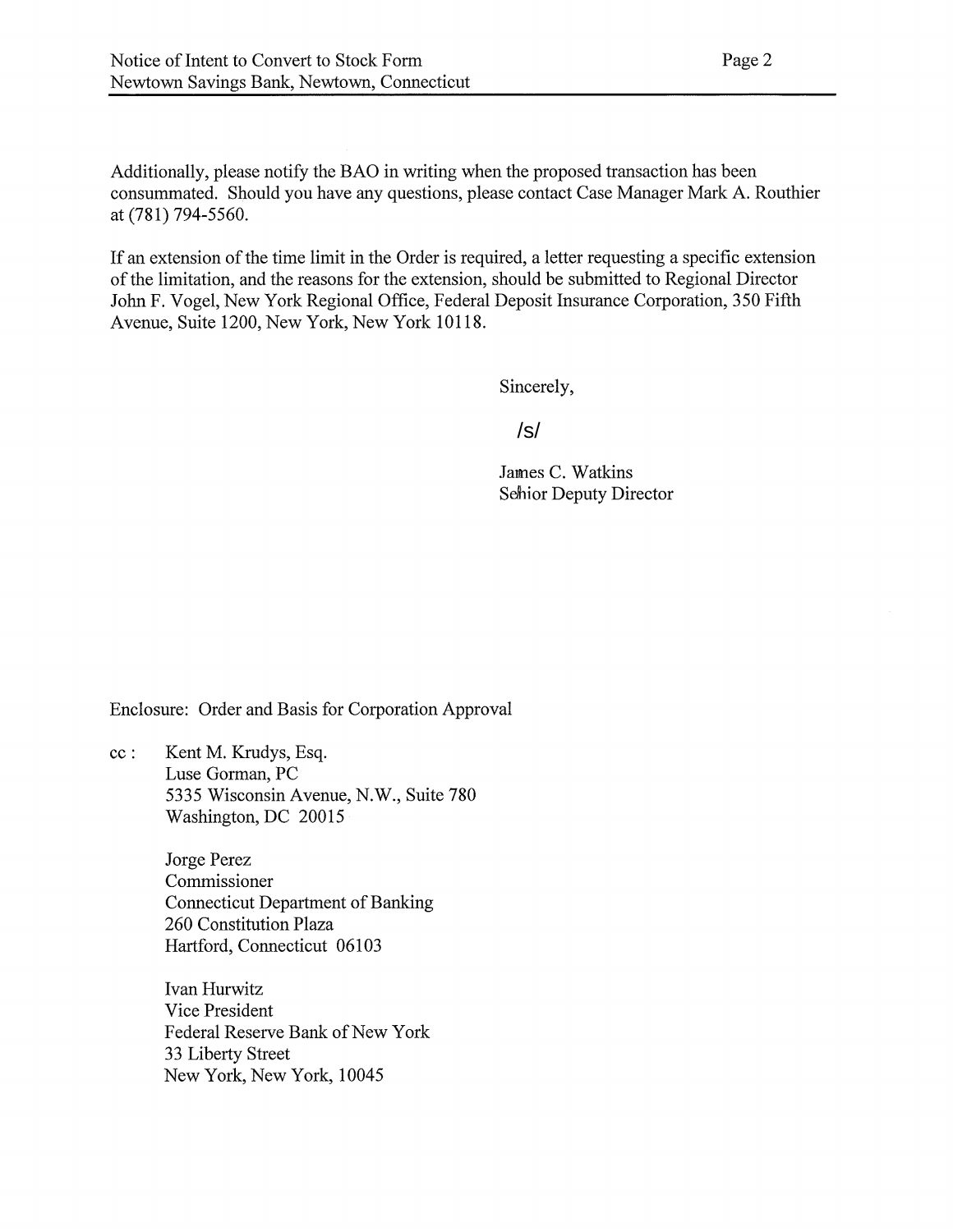## **FEDERAL DEPOSIT INSURANCE CORPORATION**

Re: Newtown Savings Bank Newtown, Connecticut

Application for Consent to Merge

## **ORDER AND BASIS FOR CORPORATION APPROVAL**

Pursuant to Section 18(c) and other provisions of the Federal Deposit Insurance (FDI) Act, Newtown Savings Bank, Newtown, Connecticut, ("Mutual Institution" or "Bank") currently a State-chartered, mutually-owned Deposit Insurance Fund ("DIF") member with total assets of \$1.1 billion and total deposits of \$816 million as of June 30, 2016, filed an application for the FDIC's consent to merge with Newtown Savings Bank, Newtown, Connecticut (in stock form) ("Stock Bank"), a proposed new interim State-chartered stock savings bank.

The transaction is to effect the Mutual Institution's plan of reorganization ("Plan"), which, solely to facilitate such an undertaking, provides for:

- The Mutual Institution to establish a Connecticut-chartered mutual holding company to be known as NSB Mutual Holding Company ("MHC").
- The MHC to establish a Maryland-chartered stock corporation as a separate wholly owned subsidiary of the MHC to be known as NSB Holdings, Inc. ("Stock Holding Company").
- The MHC to establish the Stock Bank, a Connecticut-chartered subsidiary stock savings bank, as a separate wholly owned subsidiary of the Stock Holding Company.
- The Mutual Institution to immediately merge with and into the Stock Bank, with the Stock Bank surviving the merger and assuming the name Newtown Savings Bank.
- The MHC to contribute 100 percent of the outstanding shares of common stock of the Stock Bank, owned by MHC, to the Stock Holding Company.

Upon consummation of the reorganization, the deposits of the Stock Bank will be insured by the DIF. On the effective date of the reorganization, the Stock Holding Company will own 100 percent of the outstanding capital stock of the Stock Bank.

Following the consummation of the merger, the Stock Bank will operate the same banking business with the same management at the same locations now being served by the Mutual Institution. The proposed transaction will not alter the competitive structure of banking in the market served by the Mutual Institution. The main office will continue to be located at 39 Main Street, Newtown, Connecticut.

Notice of the proposed transaction, in a form approved by the FDIC, has been published pursuant to the FDI Act. A review of available information, including Community Reinvestment Act ("CRA") performance of the relevant institutions, disclosed no inconsistencies with the purposes of the CRA. The Stock Bank is expected to continue to meet the credit needs of its entire community, consistent with its safe and sound operation.

In connection with the merger application, the FDIC has taken into consideration the financial and managerial resources and future prospects of the proponent institutions and the resultant Stock Bank, the convenience and needs of the community to be served, and the effect of the proposed transaction on competition. The FDIC has also taken into consideration the effectiveness of the insured depository institutions involved in the proposed merger transaction in combating money laundering activities, and the risk of the transaction to the stability of the U.S. banking or financial system.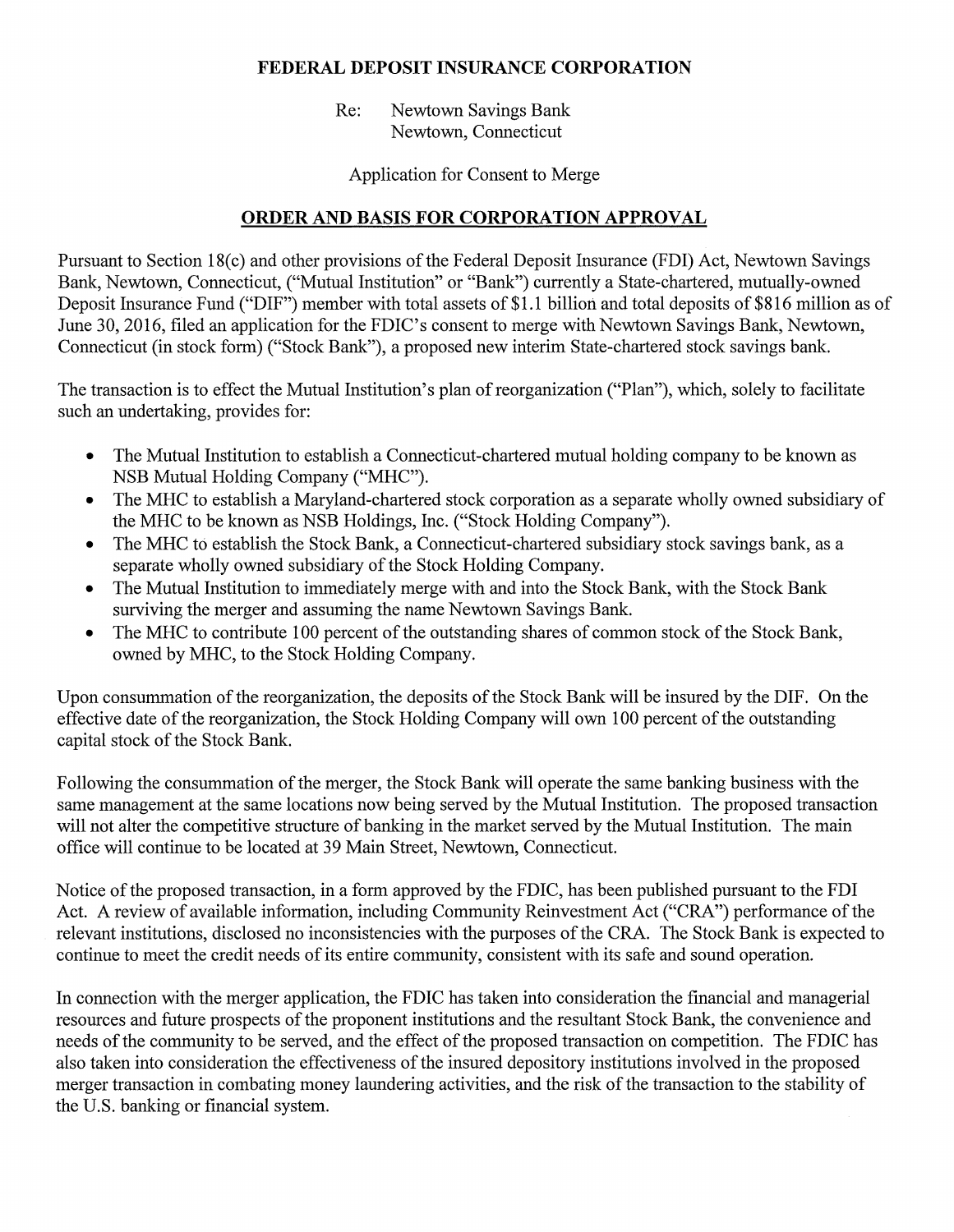Having found favorably on all statutory factors, it is the FDIC's judgment that the application for consent to merge is hereby approved, subject to the following conditions having been agreed to by the Mutual Institution, the Stock Bank, the Stock Holding Company, or the MHC, as appropriate. Some of these conditions are continuing in nature:

- 1. The Bank shall provide written evidence that the proposed transactions were approved by at least a majority of the Bank's depositors who are entitled to vote on the reorganization.
- 2. The Bank's reorganization into Stock Bank and the merger of it with and into the Stock Bank shall only be consummated on the same date as the consummation of all of the other steps of the plan of reorganization, as proposed in the notices and applications submitted to the FDIC.
- 3. Except for the issuance of all of the shares of Stock Bank to the MHC and the contribution of that stock to the Stock Holding Company, no shares of stock of the Stock Bank shall be sold, transferred, or otherwise disposed of, to any person (including any Employee Stock Ownership Plan) unless prior notice is provided to, and non-objection is received from, the FDIC's New York Regional Director.
- 4. Prior to a sale, transfer or other disposition of any shares of the Stock Holding Company by the MHC to any person (including any Employee Stock Ownership Plan) or a conversion of the MHC to stock form, the Stock Bank shall provide written notification to the FDIC's New York Regional Director and include copies of all documents filed with the state and Federal banking and/or securities regulators in connection with any sale, transfer, disposition, or conversion.
- 5. Any change in proposed senior executive officers or the board of directors, prior to the consummation of the proposed transactions, will render this approval null and void unless such proposal is approved by the FDIC's New York Regional Director prior to the consummation of the proposed transactions.
- 6. During the three-year period after the close of the proposed transactions, the Stock Bank shall obtain the written approval of the FDIC's New York Regional Director prior to implementing any material deviation from the business plan submitted with the Notices.
- 7. The Stock Bank shall provide 30 days' written notice to the FDIC's New York Regional Director prior to implementing any policy or executing any agreement with the MHC or any of the Stock Bank's affiliates related to the allocation and sharing of costs with the Stock Bank. A copy of the proposed policy or agreement shall be provided with the written notice. The Stock Bank shall not implement any such policy or execute such agreement if the FDIC's New York Regional Director objects in writing to such policy or agreement within the 30-day notice period.
- 8. The Bank shall provide written evidence that all necessary and final approvals regarding the proposed transactions have been received from the appropriate Federal and state authorities.
- 9. The proposed transactions may not be consummated later than six months after the date of the FDIC's non-objection unless such period is extended for good cause by the FDIC.
- 10. The Bank acknowledges that any letter of non-objection from the FDIC is conditioned on the facts and circumstances as currently known to the FDIC, and the Bank shall notify the FDIC's New York Regional Director as soon as the Bank becomes aware of any material changes in the facts and circumstances prior to the consummation of the proposed transactions.
- 11. Until the proposed transactions are consummated, the FDIC has the right to alter, suspend, or withdraw its approval should any interim development be deemed to warrant such action.